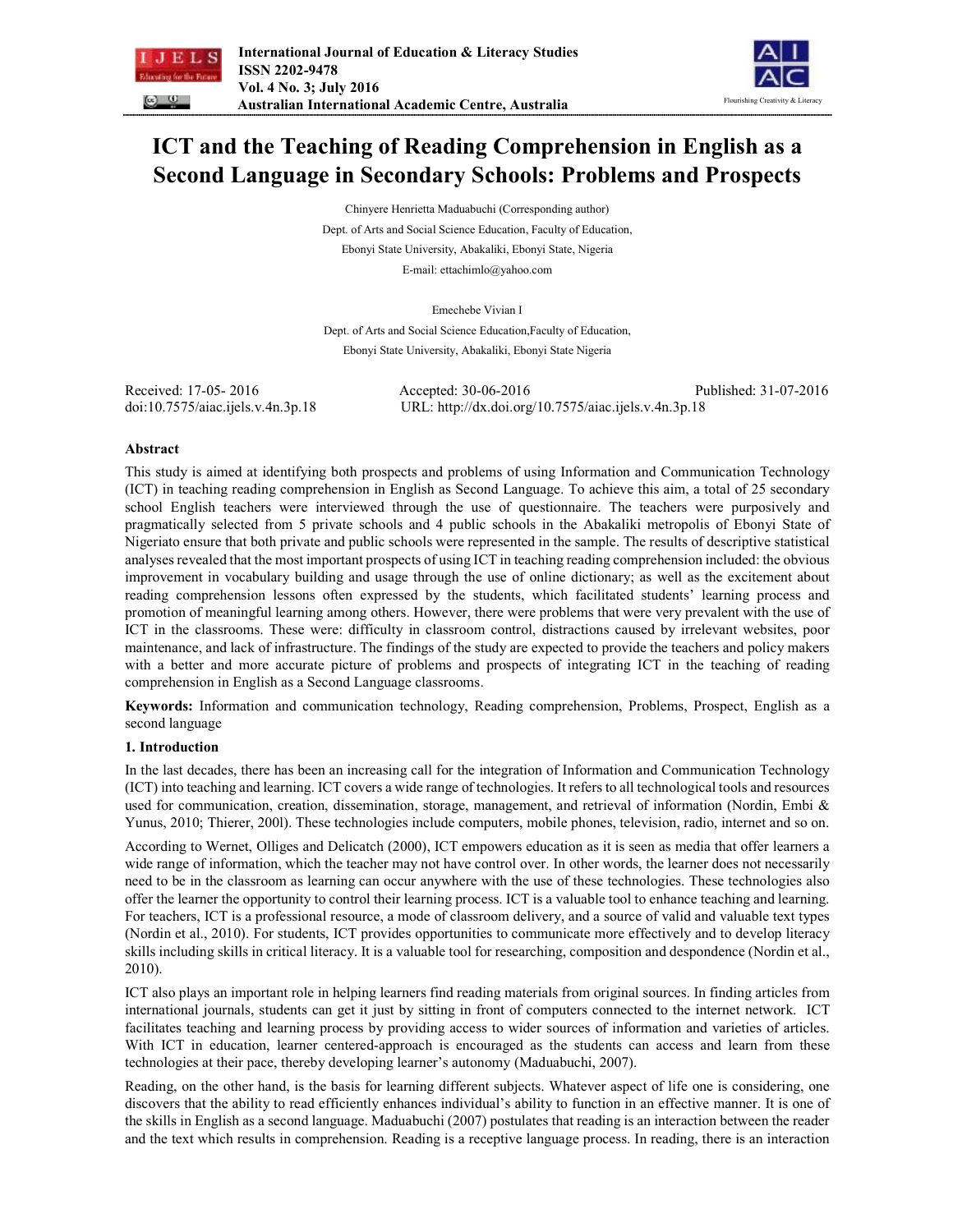between language and thought as the writer encodes thought as language and the reader decodes language as thought. In view of this, Nwaiwu (2007) opined that reading is a form of communication in which the decoder (reader) endeavors to interpret the mind of the encoder (writer). Through reading, the reader sees, hears, and converses with the writer who may or may not be familiar to him/her. Reading is a multifaceted process that develops only with practice. There are certain aspects of reading, such as fluency and word recognition, which can be learned with time. These basics must be mastered but at the same time reading comprehension should be emphasized in the process.

Reading plays a major role in making one a functional individual in the society. Some benefits of reading include: mental stimulation, stress reduction, knowledge increase, vocabulary expansion, entertainment, and improvement in one's analytical thinking skills among others. However, there are some factors which may impede reading. These factors include environmental, physiological, and psychological factors.

The use of ICT in the teaching and learning of English as a second language is one of the most widely discussed issues in the field of education (Yunus & Salehi, 2012). Several ICT researchers have claimed that the usage of ICT in teaching and learning improves education and provides more teaching and learning supports for the teachers and learners (Salehi & Salehi, 2012; Yunus, Salehi & Chenzi, 2012; Young, 2003). There is no doubt that effective use of ICT in education improves teachers' instructional process and facilitates students' learning process. Several factors have been identified to be affecting the integration of ICT in the teaching of reading in secondary school. Boakye and Banin (2008) identified factors such as teacher-level, school-level and system-level. Teachers' integration of ICT into teaching could also be influenced by organizational factors and attitude towards technology (Chen, 2008). Poor infrastructure, limited school budget and poor maintenance culture have also been identified as barriers to proper ICT integration into teaching in most Nigerian secondary school (Adomi & Kpangban, 2010).

In another study by Aduwa-Ogiegbran and Iyamu (2005), they examined the major obstacles militating against the use of ICT in secondary education in Nigeria. The major stumbling block to the adoption of ICT in secondary education in Nigeria were identified to be the high cost of computer hardware and software, weak infrastructure, lack of human skills and knowledge in ICT, and lack of relevant software appropriate and culturally suitable to Nigeria. These factors seem to have constituted enough stumbling blocks to the use of ICT in the teaching of reading comprehension in an ESL classroom at the secondary school level in Abakaliki metropolis, hence the justification for this survey.

#### *1.1 Theoretical Framework*

Since Siemens' (2008) *Connectivism: Learning as Network creation* and Downes' (2005) *An introduction to connective knowledge*, an extended discourse has ensued in and around the status of connectivism as a learning theory for the digital age. Kerr (2007) identifies two purpose for the development of a new theory. It replaces older theories that have become less frequent inferior, and the new theory builds on older ones without discarding them. Forster (2007) maintains that for connectivism to be a learning theory, the theory's limitations and the full range of contexts in which learning can take place must be accounted for. Otherwise, connectivism implementation by teachers may be insufficient and misguided.

With the changes that have occurred as a result of increased accessibility to information and a rapidly evolving technological ideas educators in higher learning institutions have been forced to adapt their teaching approaches without a clear roadmap for attending to students' various needs. The wide range of approaches and learning paths that are available to redesign curricula cause friction for educators and instructional designers who are required to deliver course materials in accordance with learning outcomes prescribed and mandated by educational institutions.

Connectivism is a theoretical framework for understanding learning. In connectivism, the starting point for learning occurs when knowledge is actuated through the process of a learner connecting to and feeding information into a learning community (Siemens, 2008). He states that a community is a cluster of similar areas of interest that allows for interaction, sharing, dialoguing and togetherness. In the connectivism model, a learning community is described as a node, which is always part of a larger network. Nodes arise out of the connection points that are found on a network. A network is comprised of two or more nodes linked together in order to share resources. Nodes may be of varying size and strength, depending on the concentration of information and the number individuals who are navigating through a particular node (Downes, 2008).

According to connectivism, knowledge is distributed across an information network and can be stored in a variety of digital formats. Learning and knowledge are said to rest in diversity of opinions (Siemens, 2008). Learning transpires through the use of both the cognitive and the affective domains; cognition and emotions both contribute to the learning process in important ways. Since information is constantly charging, its validity and accuracy may change over time, depending on the discovery of new contributions pertaining to a subject. By extension, one's understanding of a subject, one's ability to learn about the subject in question will also change over time. Connectivism stresses that two important skills that contribute to learning are the ability to seek out current information. That is to say, the capacity to know is more critical than what is actually known. The ability to make decisions on the basis of information that has been acquired is considered integral to the learning process.

The learning process is cyclical, in that learners will connect to a network to share and find new information, will modify their beliefs on the basis of new learning, and will then connect to a network to share these realizations and find new information once more. Learners may transverse networks through multiple knowledge domains. The peripheries of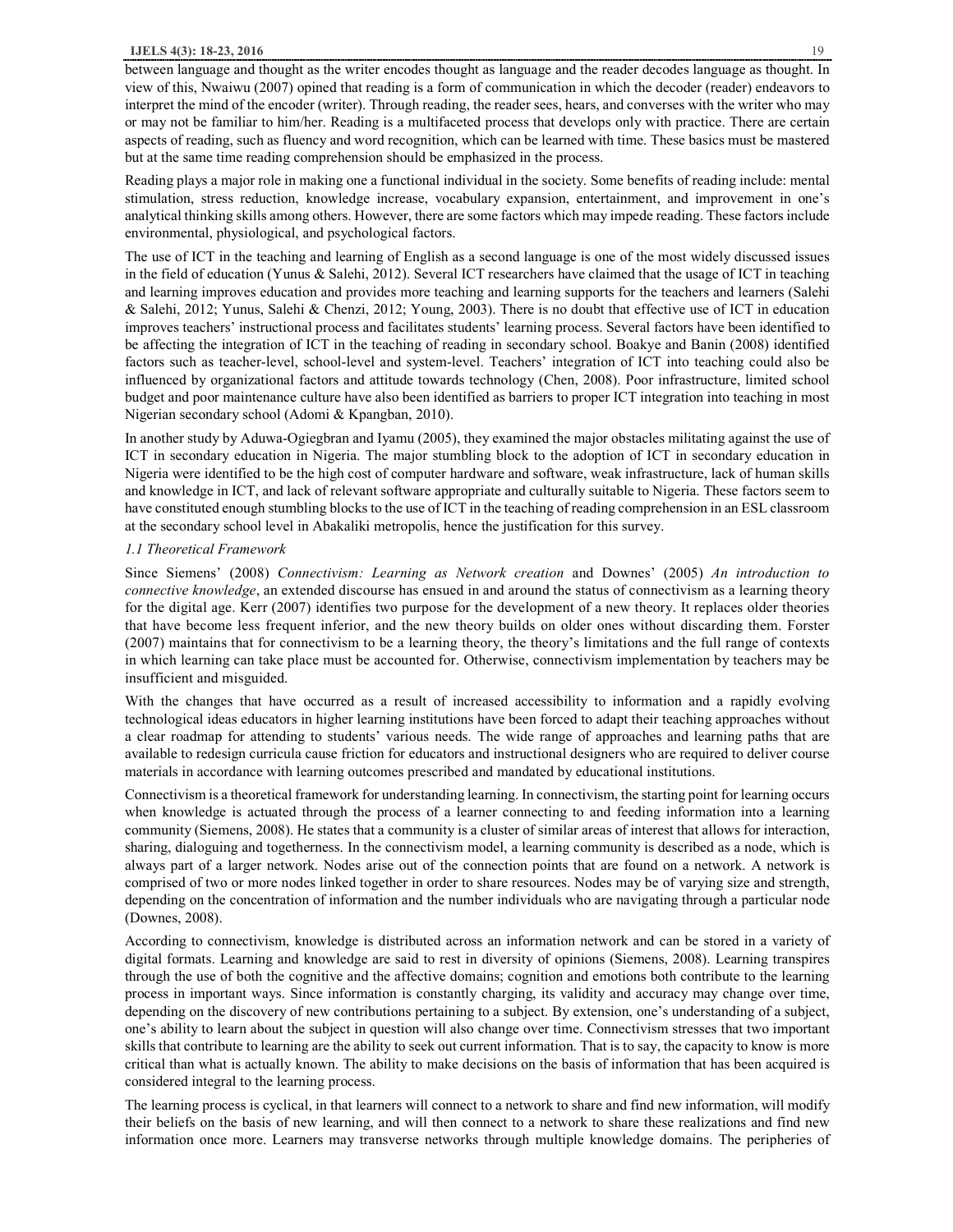knowledge fields are porous, allowing for the interdisciplinary connections to be made. Siemens (2008) asserts, that the ability to see connections between fields, ideas and concepts is a core skill. The connectives metaphor is particularly timely, since the navigation of the internet and the means by which information is dispersed on the internet now provides a reference point for Siemens' assertion.

Connectivism has several considerable implication to education and research, as follows:

- Connectivism promotes the acquisition of the most relevant and factual information through accessing multiple "network". It also recognizes that the ability to sort and prioritize the tremendous amount of online information according to its accuracy and relevancy is a difficult skill to master. To help facilitate this process, educators and students must access various online tools. For website evaluation, the ability to access the newest information alters the foundations for future study (Siemens, 2008).
- It helps in learning to connect with information, rather than rote memorization of basic facts.
- The learner connects to information that is available within a network, then builds upon this information to form new knowledge, then shares it back into the network for others to access.
- It models and provides instruction on accessing and sharing of information within multiple networks.
- It allows students to use multiple technological devices that are able to connect to the internet.
- It creates connections with other students, classes, or schools to facilitate the sharing of information through network.
- It continually instructs students in the critical evaluation of web based content.

### *1.2 Objective*

Due to an incessant call for the integration of ICT into teaching and learning in recent time, the researchers therefore, deem it fit to find out the problems and prospects of using ICT in the teaching of reading comprehension in English as a Second Language in secondary schools in Abakaliki metropolis of Ebonyi State.

#### *1.3 Research Questions*

- 1. What are the prospects of ICT on the teaching of reading comprehension in secondary schools in Abakaliki metropolis of Ebonyi State?
- 2. What are the problems of using ICT in the teaching of reading comprehension secondary school in Abakaliki metropolis of Ebonyi State?

### **2. Methodology**

The design of the study is a descriptive survey research aimed at finding the problems and the prospect of using ICT in the teaching of reading comprehension in secondary schools.

The population for the study consisted of English teachers in nine selected secondary schools. Among the nine selected schools five were private schools while four were public schools. A total of 25 teachers were studied, 10 from the private schools and15 from the public schools. A random sampling technique was employed in selecting these schools. The purpose of using both private and public schools was for them to be represented in the sample. Data for the study were collected through a structured questionnaire developed by the researchers (Appendix A). The questionnaire contained 11 questions. Four questions were meant to examine the prospects, whereas seven questions were used to examine the problems of using ICT in the teaching of reading in the secondary schools. Twenty-five copies of the questionnaire were distributed and then collected on the spot to ensure maximum return through the help of the research assistants trained for this purpose. Two research assistants were trained in the administration and collection of the instrument.

#### **3. Results**

In the course of the investigation, the following results were discovered. The first research question addressed the prospects of using ICT on the teaching of reading comprehension in secondary schools in Abakaliki metropolis of Ebonyi State. Table 1 shows the frequency of positive and negative responses given by the teachers:

| Items                                                         | Yes |    |
|---------------------------------------------------------------|-----|----|
| 1. Does your school have ICT gadgets?                         |     | 10 |
| 2. Can ICT help to improve reading comprehension in students? | フフ  |    |
| 3. Do ICT tools make reading comprehension class interesting? |     |    |
| 4. Are you computer literate?                                 |     |    |

Table 1. Prospects of Using ICT ( $N = 25$ )

The second research question addressed the problems of using ICT on the teaching of reading comprehension in secondary schools in Abakaliki metropolis of Ebonyi State. Table 2 shows the frequency of positive and negative responses given by the teachers: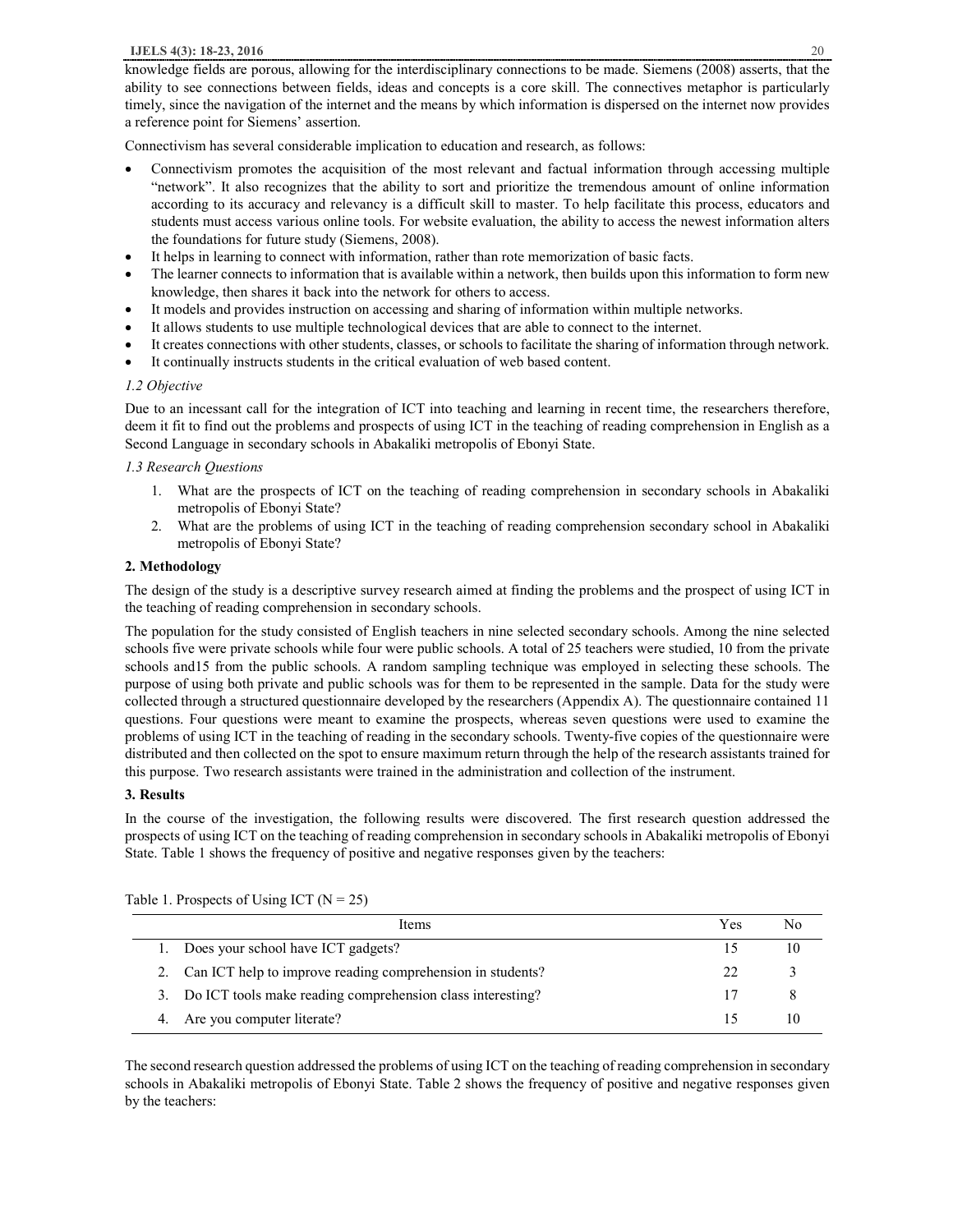| <b>Items</b>                                                                                                                                    | Yes | No |
|-------------------------------------------------------------------------------------------------------------------------------------------------|-----|----|
| 5. Are ICT facilities accessible?                                                                                                               | 12  | 13 |
| Have you ever thought any topic of reading comprehension with the ICT gadgets?<br>6.                                                            |     | 20 |
| Are those ICT gadgets functional?                                                                                                               | 10  | 15 |
| 8. Do the students actually access the websites you instructed them to access when                                                              | 10  | 15 |
| allowed to read up an article on the internet?<br>9. Do you lose control of the classroom once they are in the computer laboratory?             |     |    |
| 10. Do you think that the students are usually distracted when they are having a lesson<br>on reading comprehension in the computer laboratory? | 18  |    |
| 11. Are there disadvantages of using ICT in the teaching of reading comprehension in<br>secondary schools?                                      |     | δ  |

As it is evident from the results of the current study, most ESL teachers have never attempted to use ICT tools in the teaching of reading comprehension despite being computer literate. Another remarkable result is that although ICT gadgets are very important in the teaching of reading comprehension, the disadvantages also abound. We also found that most secondary schools have ICT gadgets, but these gadgets are accessible and functional in some schools which are mostly private schools. Our findings also indicated that most teachers who preferred conventional methods were not computer literate.

#### **4. Discussion**

The result of this study indicates that most secondary schools especially the private schools are equipped with ICT gadgets. Although some government owned schools have ICT gadgets, they are not functional and accessible for teachers and students. Again, most teachers of English prefer the conventional method of teaching, so they never attempt to use ICT tools in the teaching of reading.

The prospects may include, the chances of helping the students to improve vocabulary building and use. Also, the students may be fascinated and enthusiastic about having lessons on reading comprehension when ICT tools are used. More so, these ICT tools may facilitate students learning process and promote meaningful learning as online dictionary is handy to help the students with meaning of words, their synonyms and antonyms as well. These findings are in accordance with findings of (Yuksel & Anriverdi, 2009; Horton & Moorman, 2009).

Findings on the problems of ICT in the teaching of reading comprehension in secondary schools include the possibility of students being distracted by other websites apart from the one they are instructed to visit. There is also the tendency of losing control of the classroom as most of the students may be carried away and so pay little or no attention to what the teacher is saying.

#### **5. Conclusion**

There were four prospects of ICT in the teaching of reading comprehension as reported by the teachers. First, the use of ICT was said to be beneficial in terms of attracting students' attention. Secondly, with ICT gadgets, suitable online reading materials are made available to the students. Again, it could help students improve their vocabulary and enable them to find out the meaning of words in the texts they read. Lastly, ICT usage could meet the teachers teaching objectives as ICT aids the teaching process. With regards to the problems of ICT in the teaching of reading comprehension, it is reported that teachers found it more difficult to control the class once a lesson is going on with ICT tools. Students became too excited when ICT was used and this caused problems to teachers in terms of class control. Besides that, students might be distracted by other elements in the website when they use internet. Apart from the distraction factor, teachers were afraid of the actual content from students' reading on the internet as there were so many articles available and students might not actually read what they are required to.

#### **6. Recommendation**

Considering the importance and presence of high technological appliances in education, educational stakeholders have the responsibilities of not merely providing computers for schools, but also to raise a culture of acceptance amongst the end users. They should also endeavor to make the ICT tools functional and accessible.

Also, teachers' workload in schools should be reduced so as to give them time to prepare for their lessons, as a lot of time is needed to plan and construct lesson using ICT. Teachers of English should also be encouraged to employ the use of ICT in the teaching especially when teaching reading comprehension as its prospects are enormous but bearing in mind the problems which abound in order to curtail them and maximize its potentials.

In order to solve the problems that may arise when ICT is integrated in the teaching of reading comprehension in an ESL classroom, it is important for teachers to employ strict supervision of the students especially when they are asked to access a website independently. Finally, the teacher may have to group the students into smaller numbers to enable him/her control them while the lesson is going on.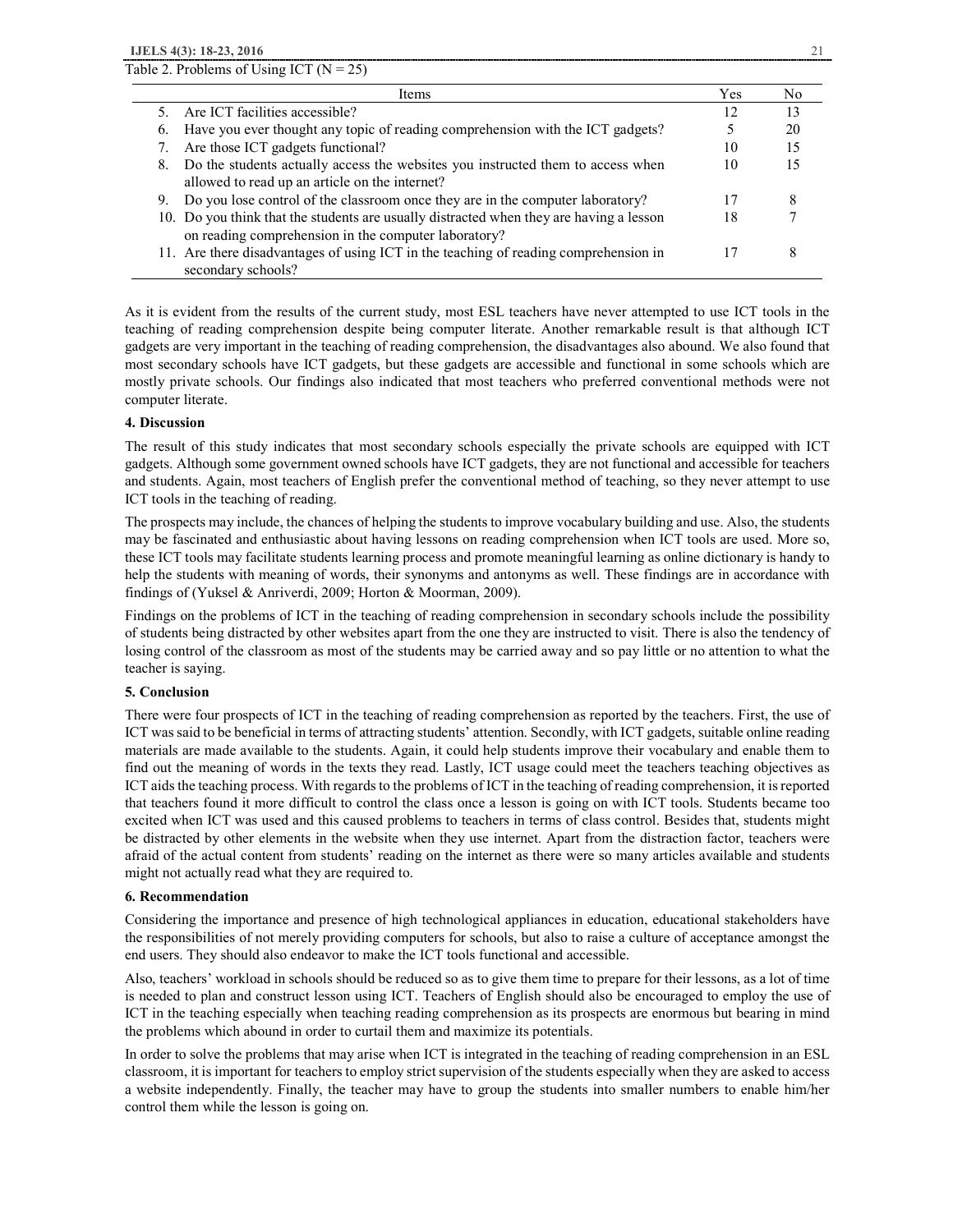#### **References**

Abanikannda M. Oluwafemi (2011). *Integrating information and communication technology* (ICT) *into teacher education.* Ibadan: Stirling- Horden Publishers Ltd,

Adomi, E. E., & Kpangban, E. (2010). Application of ICTs in Nigerian secondary schools. *Library Philosophy and Practice (e-journal)*, 345.

Aduwa-Ogiegbean, S. E. & Iyamu, E.O.S. (2005). Using ICT in secondary schools in Nigeria *Educational Technology & Society 8*(1) 104-112.

Boakye, K. B. & Banini, D. A. (2008). *Teacher ICT readiness in Ghana*. In K. Toure, T.M.S.

Chen, C.H (2008). Why do teachers not practice what they believe regarding technology integration? *Journal of Educational Research, 102*, (1) 65 – 75

Considine, D; Horton, J &Moormen, G (2009) Teaching and reading the millennial generation through media literacy. *Journal of Adolescent and Adult literacy, 52 (6) 471 – 481*

Downes, S, (2005). *An Introduction to connective knowledge*. Stephen's web Retrieved from http://www.downes.Ca/cgibin/page.cgi?Post=33034.

Kerr, B. (2007, February 3). Msg. 7, Re: *What connectivism is*. Online connectivism conference: University of Manitoba. http://Itc.Umantoba.ca/Moodle/mod/forum/discuss.php?d=12

Maduabuchi, C. (2007). Challenges of teaching reading for functional literacy via ICTs. *Journal of Applied Literacy and Reading 13*, 159 – 166.

Nordin, N., Embi, M. A., & Yunus, M. M. (2010). Mobile learning framework for lifelong learning. *Procedia –Social and Behavioral Sciences*, *7*, 130-138.

Salehi, H., & Salehi Z., (2012). *Integration of ICT in a language teaching: Challenges and barriers*. Proceedings of the 3<sup>rd</sup> International Conference on e-Education, e-Business, e-Management and e-Learning (IC4E, 2012). IPEDR, 27. 2015 – 219.

Siemens, G. (2008). *About: Description of connectivism: A learning theory for today's learner*, website. http://www.connectivism.Ca/about.html.

Thierer, A.D: (2001). *How free computers are filling the "digital divide*". Washington DC; Heritage Foundation.

Wernet, S. P., Olliges, R. H., & Delicath, T. A. (2000). Post course evaluation of web ct (web course tools) classes by social work students. *Research on Social Work Practice*, *10*(4), 487-504.Retrieved August 10, 2014 from http://www.ifets.info/journals/13\_1/16.pdf.

Young, S.S.C (2003). Integrating ICT into second language education in a vocational high school. *Journal of Computers Assisted Learning, 19, 447 – 461. http://dx.doi.org/10.1046*

Yuksel, D., & Tanriverdi, B. (2009). Effects of watching captioned movie clip on vocabulary development of EFL learners. *The Turkish Online Journal of Educational Technology, 8(2)33-47* 

Yunus, M. M., & Salehi, H. (2012). The effectiveness of Facebook groups on teaching and improving writing: Students' perceptions. *Journal of Education and Information Technologies, 1*(6), 87-96.

Yunus, M. M., Salehi, H. & Chenzi, C. (2012). Integrating social networking tools into ESL & writing classroom; strengths and weakness. *English Language Teaching, 5(8)42-48 http://dx.doi.org/10.5539/elt.v5n8p42*.